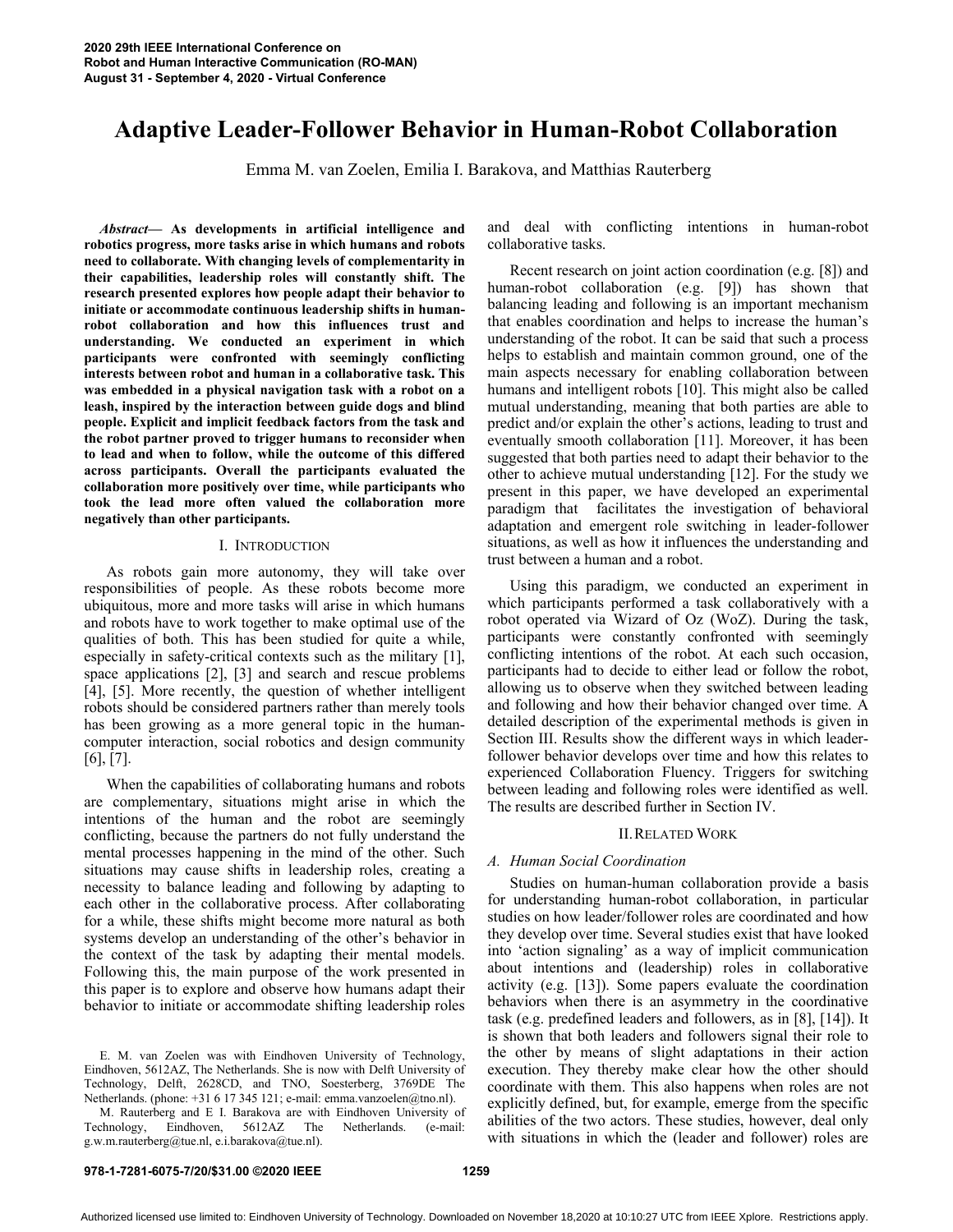static and do not shift or change over time. There is some work on behavioral dynamics of coordination [15] which shows that humans engage in a mutually adaptive process when they need to coordinate. However, the task used in [15] is a very static one and by design the capabilities of the coordinating partners are symmetrical. The experiment presented in this paper used a task in which the capabilities of the partners are asymmetrical (with shifting asymmetries during collaboration), and focuses on the behavioral dynamics of ongoing coordination and the signaling of leader/follower intentions.

# *B. Shifting Roles in Human-Robot Collaboration*

In most existing work on Human-Robot Collaboration, the human is generally the leader (also called the masterslave principle). However, to truly study collaboration, partners need to be able to switch roles dynamically, and mutual adaptation between the human and the robot must be possible [9]. Some research work has attempted to let a robot partner dynamically change roles [16], and also to more specifically switch between leader and follower roles based on feedback from a human collaborator [17], [18]. These studies, however, approached role switching mostly as a technical challenge for the robot partner, not focusing on the effects on interaction. While they are empirically evaluated in context with a human, this is either a very small scale evaluation, or the focus is mostly on improvements in performance. In [18] the authors mention the risk of coadaptation, with which is meant that the human partner adapts to the shifting roles of the robot. This was however not observed. In our work, we focus specifically on this coadaptation, as we attempt to observe how humans adapt their behavior in the perspective of shifting leadership roles.

# *C. Mutual Adaptation*

In human-robot, human-computer and human-machine interaction, a lot of work has been done on letting machines (or computers, robots, agents) adapt to humans to enable smooth collaborations (e.g. [19], [20]). However, those studies generally do not take into account that the human is likely to adapt their behavior as well, and what a mutually adaptive relationship emerging from that may mean for the collaboration. Studies that do take human adaptation into consideration have shortcomings as well. Some do not pay attention to the influence of the behavior of the intelligent machine (e.g. [21]). Others provide the intelligent machine with the ability to deal with an adaptive human, but do not analyze the resulting changes in behavior of the human (e.g. [22]). The purpose of our work is to focus on human adaptation while taking the behavior of the robot into account. We analyze what patterns of behavior emerge and investigate whether they help the human to better understand the intelligent robot's behavior. Ultimately, this can help in creating intelligent robots that can adapt to the human, keeping their partner's adaptation into account as well.

# *D. Meaningful Human Control*

The work we present in this paper relates to a relatively new research area on 'Meaningful Human Control', which has arisen as a response to the future possibility of autonomous weapon systems [23], but is currently considered relevant in many other human-robot interaction or

collaboration contexts. In this research area, the main objective is to find a way to make sure that humans have the right amount of control over the behavior of an autonomous system, to make it behave as we humans desire without compromising the benefits of its autonomy. The question of who leads and who follows at which point of the task can be translated into a question of who is in control as well.

At present, a lot of the work on Meaningful Human Control (MHC) deals with the discussion of what that term actually means, or what the requirements for MHC are. It is, for example, unclear whether a human should constantly be 'in the loop', or whether humans can also be allowed 'off the loop' [24]. Some studies apply the philosophical concepts to specific applications, such as autonomous vehicles [21] or surgical robots [26]. However, an (empirical) analysis of what MHC entails for humans collaborating with intelligent robots, how their behavior is influenced by the level of control and how it might develop over time is not yet present in these works. While the work presented in this paper does not provide answers for achieving Meaningful Human Control, it does provide an analysis of how leading behavior and as a consequence objective and subjective control develops over time.

#### III. METHOD

The described experiment and data collection were approved by the Ethical Review Board of the Industrial Design department at Eindhoven University of Technology (Reference number: ERB2019ID7, approved on 21-11-2019).

#### *A. Robot Interaction Design*

The design of a task for studying leader-follower behavior in human-robot collaboration was inspired by other interactions between humans and non-humans, in this case between blind people and their guide dogs. This context is an example of situations in which a human and a non-human have complementary capabilities and collaborate towards a common goal (reaching a destination safely). A remotecontrolled robot with a leash (Figure 3) and a navigation task were designed. The appearance of the robot was designed without anthropomorphic features on purpose, to allow anyone interacting with it to focus on the interaction. The leash was designed to be the only direct communication channel between the robot and a participant, to ensure specific evaluation of the interaction through the leash without noise of other interaction modalities. The leash interaction allows for subtle and implicit interactions as both the participant and the robot can pull the leash to different degrees. The robot was designed to be large and heavy, to enable it to pull the participant in a direction when required. The robot was controlled remotely by a human Wizard. This ensured that the robot could take its 'own' actions, but could also respond adaptively to its human partner (the participant) when they were pulling the leash.

#### *B. Experimental Setting*

Participants were told that they had to perform a collaborative task together with an intelligent robot while holding the leash of the robot. They were brought to an experimental football field for robot soccer (Figure 2) and introduced to the robot. The participants were told that they had to move from one point on the field to another point on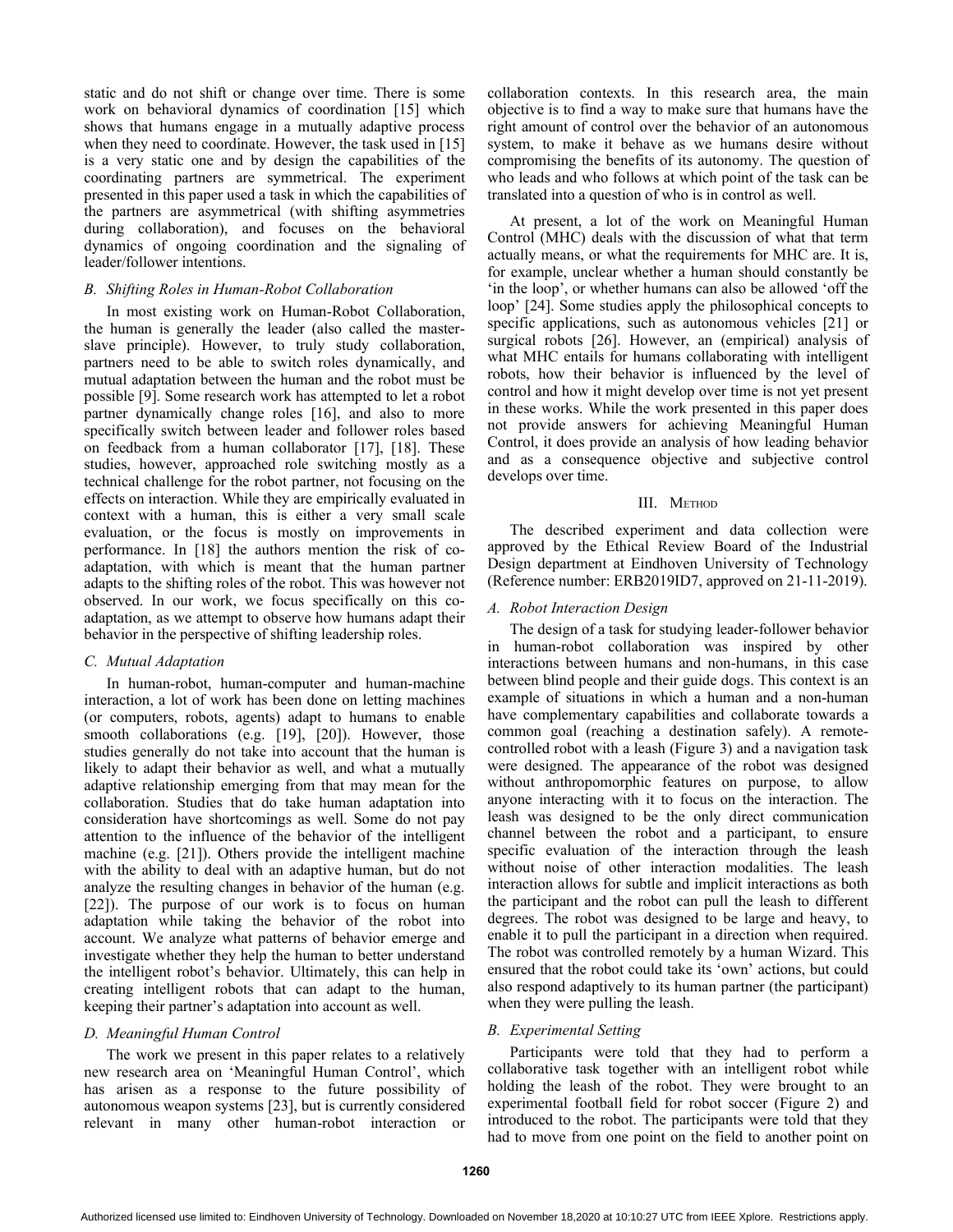the other half of the field together with the intelligent robot. They had to score as many points as possible. They were given 60 points at the start of a run, but lost a point for every second it took them to reach the final target location. They were told that they could earn extra points by picking up an unknown number of virtual objects that were hidden in the environment, but only the robot knew where those objects were. A sound would indicate that they had 'picked up an object'. Virtual objects could be near the shortest route from start to finish, but they could also be outside the route, which of course would cost time and points. This setup required the participants to make choices between speed and exploration (and thus between leading and following) in their attempt to achieve a high score. The robot would follow a default route to pick up all virtual objects, unless being pulled away from this route by the human participant.

Participants were first familiarized with the experiment, the field and the robot. They walked from one end of the field to the other with the robot, to give them an indication of the speed of the robot. After that, the first run of the task started. Each participant completed four runs; the locations of the virtual objects were different for every run. Four maps with predefined locations of the virtual objects were constructed for the Wizard (Figure 1). The order of these maps was randomized for each participant.



Figure 1. The four predefined maps with the locations of the objects (blue circles), including a line indicating the default route of the robot. The bottom of the field is the starting point.

# *C. Participants*

A total of 18 people participated in the experiment (9 male, 9 female), consisting of students from Eindhoven University of Technology, with an average age of  $23 \text{ (SD} =$ 3.9). Participants were told that the person with the highest number of points on a single run would receive a gift voucher of  $E10$  to motivate them to perform to the best of their abilities. Before the start of the experiment, the participants gave their consent after reading the consent form that explained all details of the experiment except for the focus of the research and the specific behavior of the robot.

### *D. Data Collection*

Several types of qualitative and quantitative data were collected. While performing the task, a camera placed in a corner of the field recorded the behavior of the participants. After each run, participants were asked to complete a questionnaire on subjective Human-Robot Collaboration Fluency [27], and answered three interview questions:

- 1. Can you explain the behavior of the robot?
- 2. What was your strategy for completing the task?
- 3. How did you experience the collaboration?



Figure 2. The field on which the task was executed. Participants moved from the goal on the left (where the robot is stationed) to the goal on the right.



Figure 3. Two participants interacting with the robot showing a situation with a stretched leash and thus in a leading role (top) and situation with a loose leash and thus a following role (bottom).

#### *E. Data Analysis*

The videos were first coded using an open coding process, to get a view on the different behaviors present among participants as well as on events that triggered participants to switch between a more leading and a more following role. From the open codes, a closed coding scheme was developed that contained codes for task events, robot movement, participant movement, leash activity and the participant's location relative to the robot. Codes related to the participant's behavior were marked as leading or following behaviors. All videos were then coded again using a closed coding process with The Observer XT [28], enabling us to visually analyze the different behaviors across runs simultaneously as well as to quantify the amount of leading behaviors present in each run. Intercoder reliability for the duration of sequences with another coder for 5.6% of the data (videos of 4 runs) was found to be 97.55%. Looking at the development of leading behavior across runs for the different categories of participant behavior (leash activity, participant movement and participant location), participants with similar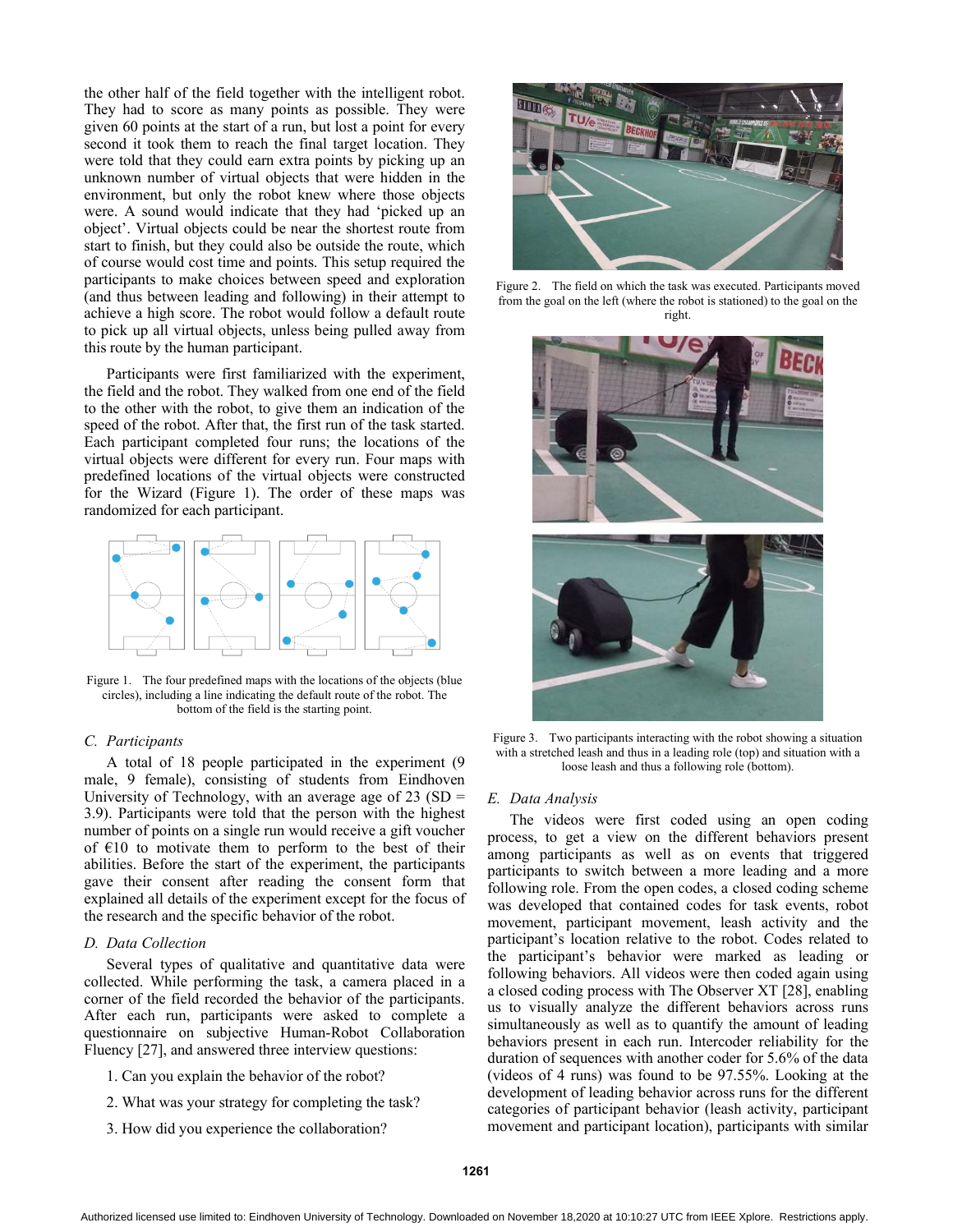behavior were manually clustered. Similarly, participants were also clustered based on interview answers.

A Repeated Measure ANOVA was conducted on the Collaboration Fluency questionnaire results to see if, withinsubject, the scores changed over the different runs. A posthoc analysis using a Tukey HSD test with Bonferroni correction was done to test between which runs any found differences were significant.

For one of the female participants data was missing in the Collaboration Fluency questionnaire. Therefore, for the analyses relating this measure this person was excluded.

# IV. RESULTS

#### *A. Switch Triggers*

The open coding process revealed six types of situations which will be referred to as trigger moments in the task. Each such situation typically triggers the participants to reconsider whether they should behave in a more leading or following way. This could, for example, be observed by a clear switch, hesitating behavior or several short switches after one of the described triggers.

The first such moment is at the start of the task, when participants express whether they want to start the task in a more leading or following manner. The other five trigger moments for reconsidering roles are the following:

- Sound indicating a virtual object;
- Leash pull by the robot (when it goes in another direction than the participant);
- The robot deviating from the route that leads to the final goal (without clear leash pull);
- Getting close to the goal;
- The robot standing still.

These five types of trigger moments can be categorized as explicit, implicit or ambiguous feedback, as well as in task or partner feedback as can be seen in Table I. Related to the 'partner feedback' category, it was evident that almost all participants unconsciously followed the robot when it was heading roughly in the direction of the goal. This is clear from the fact that participants' routes often did not lead to the goal in a straight line, but that they followed the robot to the sides of the field (and thus via one of the virtual objects). The robot deviating from the goal route is therefore only really a switch trigger if the deviation from the route is substantial. The implicit task feedback was evident as for most participants, being further along in the task made them change their behavior. While this is, in essence, a gradual change, it was sometimes observable as an immediate change right after people e.g. crossed the middle of the field.

TABLE I. FEEDBACK AS SWITCH TRIGGER

|                     | <b>Explicit</b>            | Implicit                                  | Ambiguous               |
|---------------------|----------------------------|-------------------------------------------|-------------------------|
| Task<br>Feedback    | Object sound               | Getting close to<br>the goal              | Robot standing<br>still |
| Partner<br>Feedback | Leash pull by<br>the robot | Robot deviating<br>from goal<br>direction | Robot standing<br>still |

# *B. Leading Behavior Development*

Closed coding made it possible to look at the development of behavior across different runs per participant. We qualitatively looked at the three main categories of behaviors (leash pull, position relative to robot, movement) and created descriptions for the development of the behavior in each category. We then grouped participants with similar developments into a few main groups (Figure 4). Each of these groups was characterized as either a mostly leading, mostly following or balancing behavior (where participants moved towards a more balanced collaboration over time).

For all three different leading behaviors, the following similar developments could be observed:

- Mostly following (following behavior, Figure 4a);
- Start very following, leading in the middle, following at the end (following behavior, Figure 4b);
- Start very following, increase of leading over time (balancing behavior, Figure 4c);
- Start very leading, increase of following over time (balancing behavior, Figure 4d);
- Start very leading, following in the middle, leading at the end (leading behavior, Figure 4e);
- Mostly leading (leading behavior, Figure 4f).



Figure 4. The clustering of the leading behavior development. Categories a to f indicate the different types of development of leading behavior. Blue blocks represent leash behavior development, orange blocks represent relative position behavior development, and purple blocks represent movement behavior development.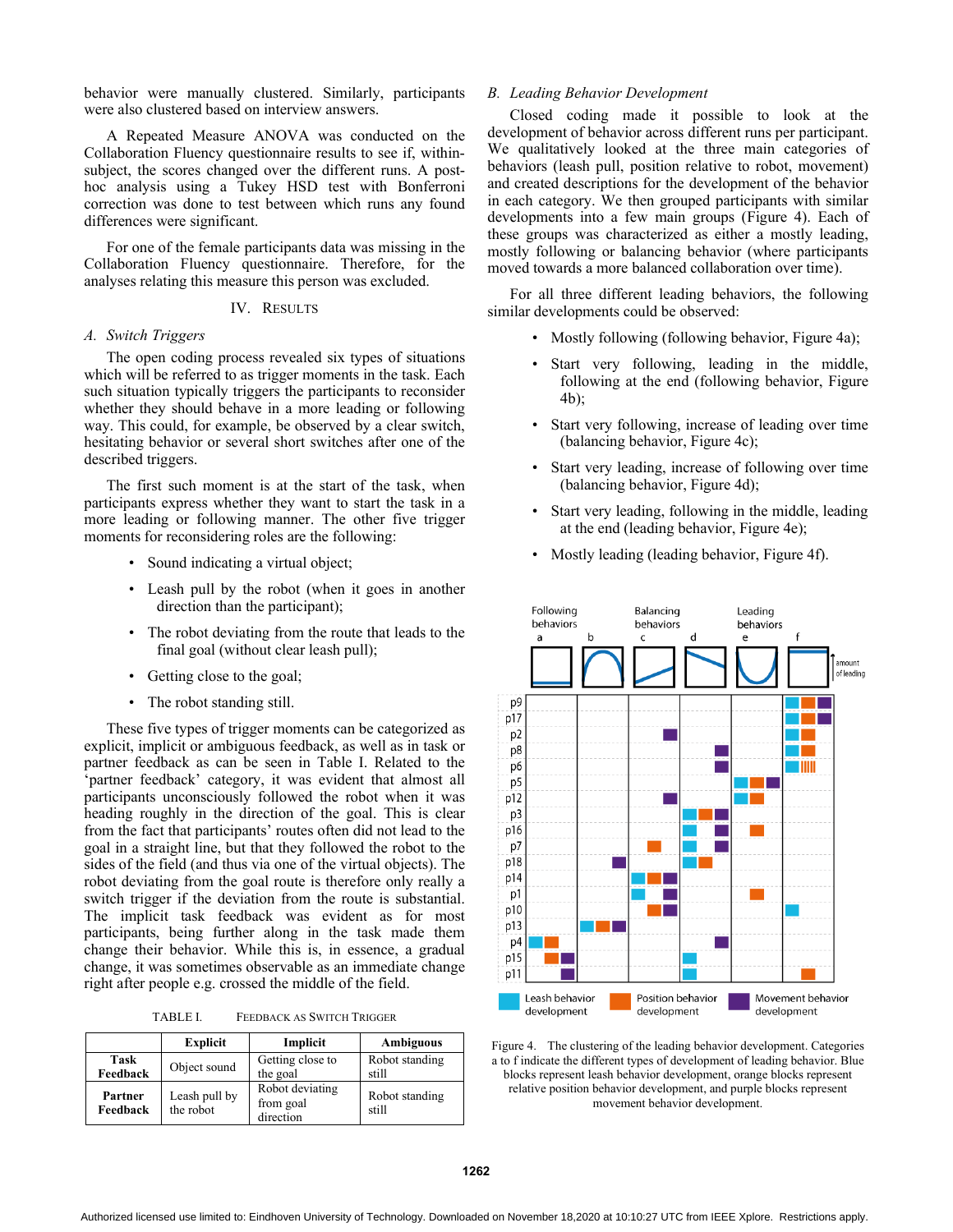There was one participant that did not exactly fit in one of these categories for their relative position development, as they showed a mostly leading behavior that became more fragmented over time (p6). Overall, many participants appear in similar clusters across the different kinds of behavior (e.g. a generally leading behavior for leash activity usually means that there is also a generally leading behavior in the other two categories, or at least a balancing behavior development). In the visualizations of the closed codes this was visible as often (though not always) different leading behaviors appeared simultaneously. An interesting difference between the three kinds of behaviors is that for leash activity, most participants start with a stretched leash. A part of those then continue to balance this out with following behavior, but several others do not show development in this behavior. For relative position, however, most participants remain in a leading position for most of the experiment. Last, the movement of the participants is generally more balancing in the sense that most participants level out their behavior over the runs.

# *C. Collaboration Fluency*

The Repeated Measure ANOVA of the results of the Collaboration Fluency questionnaire for all participants indicated a significant difference between the different runs  $(F(3,48) = 6.76, p < .001)$ . The post-hoc analysis showed significant results between runs 1 ( $M = 51.11$ ,  $SD = 9.80$ ) and 3 (M = 58.86, SD = 10.23), between runs 2 (M = 54.49,  $SD = 9.19$  and 4 (M = 62.39, SD = 12.97) and between runs 1 and 4 (see Table V). No differences were found between male and female participants.

It is clear that the subjective Collaboration Fluency grows over time, and that this growth can be seen within three runs. This means that regardless of how people behave, the fact that they interact with the robot by itself makes most people more positive about the collaboration over time.

| <b>Runs Compared</b> | P-value <sup>a</sup> |
|----------------------|----------------------|
| $1 - 2$              | 1.000                |
| $1 - 3$              | $0.023*$             |
| $1 - 4$              | $\leq 0.001**$       |
| $2 - 3$              | 0.623                |
| $2 - 4$              | $0.020*$             |
| $3-4$                | 1.000                |

TABLE II. COLLABORATION FLUENCY RUNS COMPARED

a. Values with \* are significant, values with \*\* are extremely significant.

# *D. Collaboration Fluency Linked to Behavior*

For each leading behavior the total duration relative to the total duration of the task was taken per participant per run. A Pearson correlation test was used to test for correlation between this and the scores for subjective Collaboration Fluency. This yielded the correlation coefficients presented in Table VI.

There is a weak negative correlation between the total duration of a stretched leash and the subjective Collaboration Fluency score. This means that when participants stretch the leash more, they will generally score lower on the questionnaire. A similar but weaker negative correlation can be found between the total duration of the participant moving in the direction of the goal and the subjective Collaboration

Fluency score. This suggests that if people portray less (explicit) leading behavior, the Collaboration Fluency is higher. Therefore, when people are less willing to follow the robot, they regard the robot as less cooperative.

TABLE III. CORRELATIONS LEADING BEHAVIOR AND COLLABORATION FLUENCY

|                                   | <b>Correlation coefficient</b> | P-value <sup>a</sup> |
|-----------------------------------|--------------------------------|----------------------|
| <b>Stretched leash</b>            | $-0.344$                       | $0.006**$            |
| <b>Position in front of robot</b> | $-0.113$                       | 0.373                |
| Moving in goal direction          | $-0.290$                       | $0.020*$             |

a. Values with \* are significant, values with \*\* are extremely significant.

# *E. Interview Insights*

The interviews were meant to get a view on how participants would subjectively describe the collaboration with the robot in relation to the development of their behavior. For that reason, a description of the development of their answers was made, after which these descriptions were clustered (Table VII). Almost all participants started understanding the behavior of the robot better over the course of the runs, since their explanations of the robot behavior as well as their own strategies became more elaborate and less uncertain. The great majority of the participants felt like the collaboration became better and more balanced over time (which was also clear from the Collaboration Fluency questionnaire). Several participants, however, expressed that the collaboration remained imbalanced until the last run, because one of the partners was clearly more important in achieving the task. While several participants regarded this as a negative aspect, some did not consider this to be a problem or even mentioned that they considered this a positive aspect.

It is interesting to note that the extent to which the collaboration is balanced was expressed so clearly. Overall, participants considered a balanced collaboration in which both partners contributed equally superior to an imbalanced collaboration, even if the latter made it easier to complete the task. Some participants even described how they did their best to find aspects in which they could help the robot with its weaknesses, such as the fact that it is quite slow (participants pull the leash and use verbal encouragement to motivate it to be faster) or the fact that it cannot make sharp turns (one participant picked up the robot and carried it the final distance to the goal because they knew it would take the robot a lot of time to make the turn).

TABLE IV. INTERVIEW CLUSTERS

| Subjective description of collaboration                          | Participants in this<br>cluster      |
|------------------------------------------------------------------|--------------------------------------|
| Collaboration becomes better and more<br>balanced                | 1, 2, 6, 7, 8, 10, 11, 14,<br>16, 17 |
| Collaboration remains imbalanced, this is<br>regarded negatively | 3, 12, 13, 18                        |
| Collaboration remains imbalanced, this is<br>regarded positively | 4, 9, 15                             |
| Robot is more of a tool that needs to be lead                    |                                      |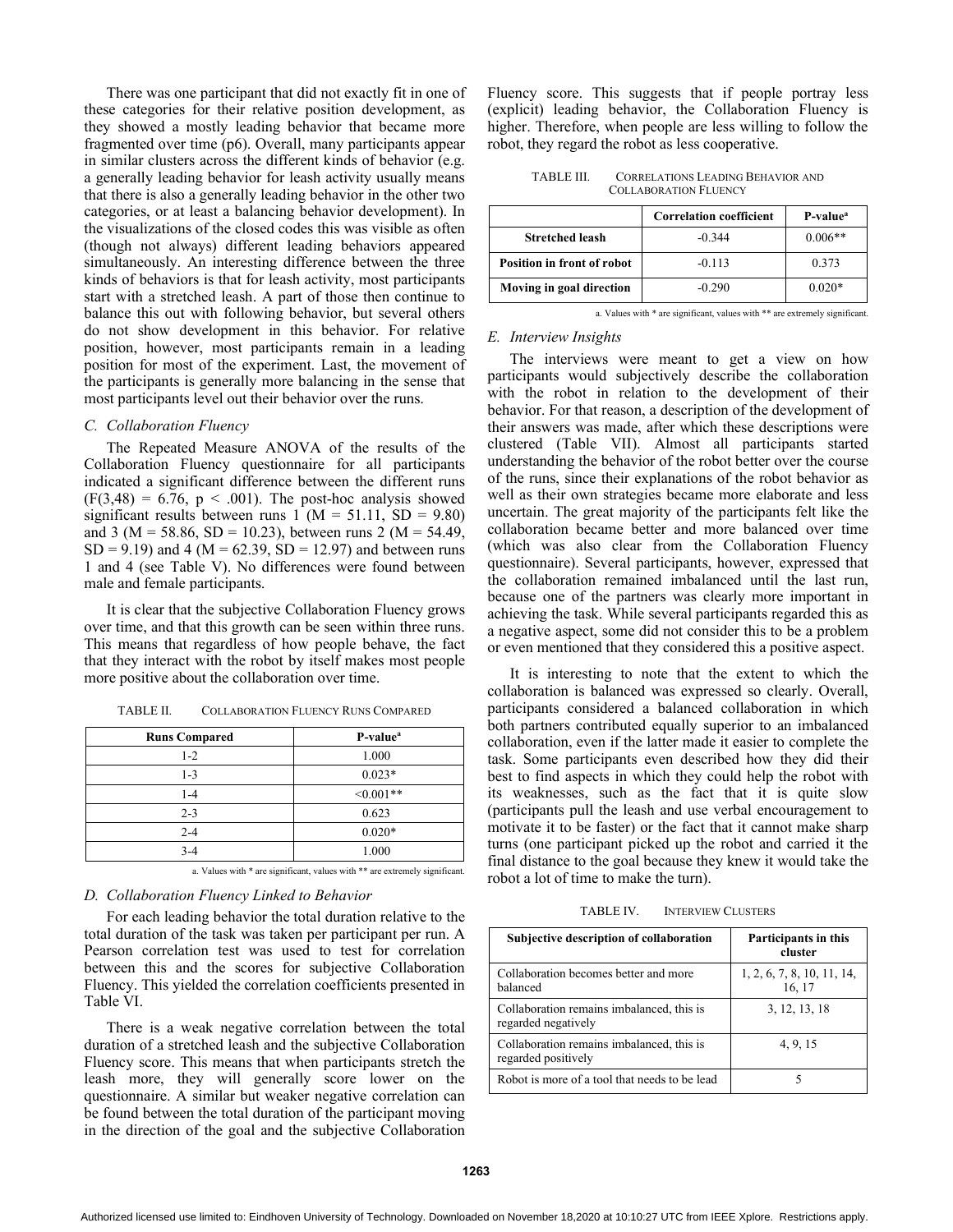# *F. Interviews Linked to Behavior*

The interview clusters were visually compared to the behavioral clusters using crosstabulation, to explain why we observed certain behavior. Most participants that report that the collaboration becomes better and more balanced in the interview also have a movement development that becomes more balanced (8/10). For their leash behavior, they either have a balancing development or have a generally leading behavior (5/10, 5/10), which is similar for their position development (3/10, 7/10). For both imbalanced interview categories, the distribution over behavior development styles is quite equal. For the one participant that considered the robot to be more of a tool that needed to be lead, all behavioral measures fall within the leading category.

These numbers suggest that exploring different leading and following behaviors (thus balancing them out) helps participants to empathize with the robot. Also, participants project their own behavior onto the robot; if they themselves behave in a more balancing way, they consider the robot and general task execution to be more balanced and cooperative.

#### V.DISCUSSION

The research presented in this paper explores how the leading behavior of humans develops over time when they collaborate with a robot partner, focusing on what triggers them to shift leadership from or to the robot. We provide a new perspective on what such collaborative and coordinative behaviors could look like, while explicitly taking into account that human behavior will be continuously influenced by robot behavior in such situations. The insights can be used in designing for different HRC contexts, such as self-driving cars, factory robots, or urban search and rescue. The results contribute to an understanding of:

- Interactions that trigger people to reconsider leadership roles
- How leader/follower behavior changes over time
- The interplay between subjective Collaboration Fluency and shifting leader/follower roles

It is interesting that people's appreciation of the collaboration increases as they do more runs with the robot, no matter what their specific behavioral development is. This result might imply that humans are inclined to trust robots more the longer they collaborate with them, and we might wonder whether that is desirable. In a real-world application, it will be important to ensure that this mechanism does not create overtrust. An interesting direction for future work is to investigate to what extent the behavior of the robot influences this growth of subjective Collaboration Fluency, and what factors are responsible for it.

The finding that people who are inclined to closely follow the robot also have a higher appreciation of their collaboration may have implications for the 'meaningfulness' of Meaningful Human Control. It shows the need to find a way to ensure that people will retake the lead when this is necessary. Again, further research into this effect is necessary as it may inform the development of interaction design that ensures the human remains critical to the behavior of the robot. The various types of explicit and implicit feedback

from the partner and the task that were found might be of help in designing a balanced leader-follower relationship between a human and a robot. Using triggers that stimulate humans to reconsider whether they should adopt a leading or following role could prove useful.

People differ substantially from one another in the development of leading and following behavior over time. One explanation for this is that some people take more time to balance out leading and following. Another possibility is that some people just prefer to be more or less in control. The diversity of leadership development will need to be taken into account when designing collaborative interactions between humans and intelligent robots.

The results of the present experiment provide interesting insights, but it is difficult to draw clear conclusions given the diversity of results and the relatively small number of participants. Furthermore, it is important to realize that using a human Wizard who simulates the agency of the robot is an approximation. A robot with AI might behave differently from the Wizard. Finally, the presence of the human Wizard might have had an influence on the behavior of the participants. Further evaluations of the different results and evaluations with intelligent robots are necessary to get a deeper and more reliable insight. The presented study serves as the first step into that understanding by investigating the different interaction mechanisms that build up a shifting leader-follower relationship between humans and intelligent robots in collaborative activity.

#### VI. CONCLUSION

Understanding how leading and following behavior develops in human-robot collaborations requires experimental work that allows for subtle and implicit interactions. The guide dog-inspired experimental paradigm presented allowed us to study such interactions in detail due to its physical and embodied nature. The results show that people extract implicit and explicit feedback from the behavior of the robot partner as well as from the progression of the task. Throughout the task, participants evaluate their current leading or following role and consider whether or not to hand over or take the lead due to such feedback. Participants appreciated the collaboration with the robot more over time, but overall the appreciation was higher for runs in which participants were inclined to adopt a more following position. It is important that behavioral changes in collaboration, such as the ones found in this study, are taken into account in the design of robots in collaborative tasks. The different types of feedback as switch triggers as well as the leader-follower behavior development clusters can be used for further research into personalization of robot behavior, to build towards future design of positive collaborative experiences between human and machine in which control is mediated in a responsible way.

#### ACKNOWLEDGMENT

The results presented in this paper are based on work done for the Master Thesis in Industrial Design of Emma M. van Zoelen, where more details about the study and the process leading up to it can be found [29].